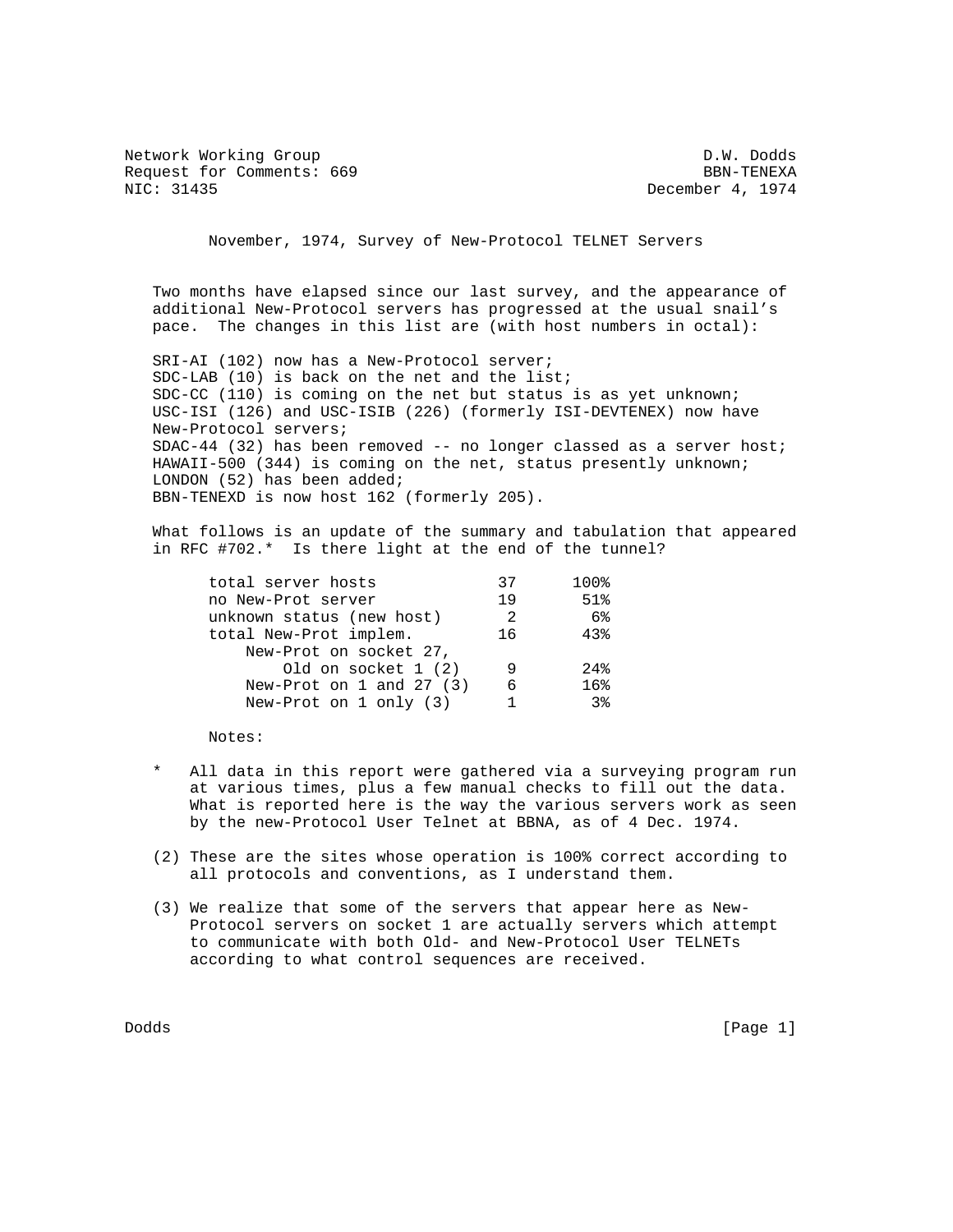Tabulation of server status for all server sites:

| Host<br>No. | Host<br>Name  | Socket<br>1 | Socket<br>27 | New-Prot, Options<br>Implementation (if any) |
|-------------|---------------|-------------|--------------|----------------------------------------------|
|             |               |             |              |                                              |
| 101         | UCLA-CCN      | Old         | Χ            |                                              |
| 201         | UCLA-CCBS     | Old         | X            |                                              |
| 2           | SRI-ARC       | Old         | Χ            |                                              |
| 102         | SRI-AI        | Old         | New          | I1, 3, 6; 03                                 |
| 3           | UCSB-MOD75    | Old         | Χ            |                                              |
| 4           | UTAH-10       | Old         | Χ            |                                              |
| 105         | BBN-TENEX     | Old         | New          | I1, 3, 6; 03                                 |
| 305         | BBN-TENEXA    | Old         | New          | I1,3,6; 03                                   |
| 106         | MIT-DMS       | New         | New          | I1,3; 03                                     |
| 206         | MIT-AI        | Old         | Χ            |                                              |
| 306         | MIT-ML        | Old         | Χ            |                                              |
| 7           | RAND-RCC      | Old         | Χ            |                                              |
| $10$        | $SDC-LAB$     | Old         | X            |                                              |
| 110         | $SDC-CC$      | 2           | $\mathbf{S}$ |                                              |
| 11          | HARV-10       | New         | X            | I1, 3; 03                                    |
| 12          | $LL-67$       | $0ld*$      | X            |                                              |
| 112         | $LL-TX-2$     | Old         | Χ            |                                              |
| 13          | $SU-AI$       | New*        | New*         | 11,3                                         |
| 15          | $CASE-10$     | Old         | Χ            |                                              |
| 16          | $CMU-10B$     | New         | New          | 11, 3; 03                                    |
| 116         | $CMU-10A$     | New         | New          | I1, 3; 03                                    |
| 17          | I4-TENEX      | Old         | Χ            |                                              |
| 217         | KI4B-TENEX    | Old         | Χ            |                                              |
| 20          | $AMES-67$     | New         | New          | None                                         |
| 126         | USC-ISI       | Old         | New          | I1,3,6; 03                                   |
| 226         | USC-ISIB      | Old         | New          | I1,3,6; 03                                   |
| 27          | $USC-44$      | Old         | Χ            |                                              |
| 327         | USC-ECL       | Old         | Χ            |                                              |
| 37          | CCA-TENEX     | Old         | Χ            |                                              |
| $40$        | PARC-MAXC     | Old         | New          | I1, 3, 6; 03                                 |
| 43          | UCSD-CC       | Old         | New          | $IO(!)$ , 3; 00, 3                           |
| 344         | HAWAII-500    | ?           | S.           |                                              |
| 52          | <b>LONDON</b> | $0ld*$      | Χ            |                                              |
| 53          | OFFICE-1      | Old         | X            |                                              |
| 54          | MIT-MULTICS   | New         | New          | None                                         |
| 61          | BBN-TENEXB    | Old         | New          | I1, 3, 6; 03                                 |
| 162         | BBN-TENEXD    | Old         | New          | I1,3,6; 03                                   |

Dodds [Page 2]